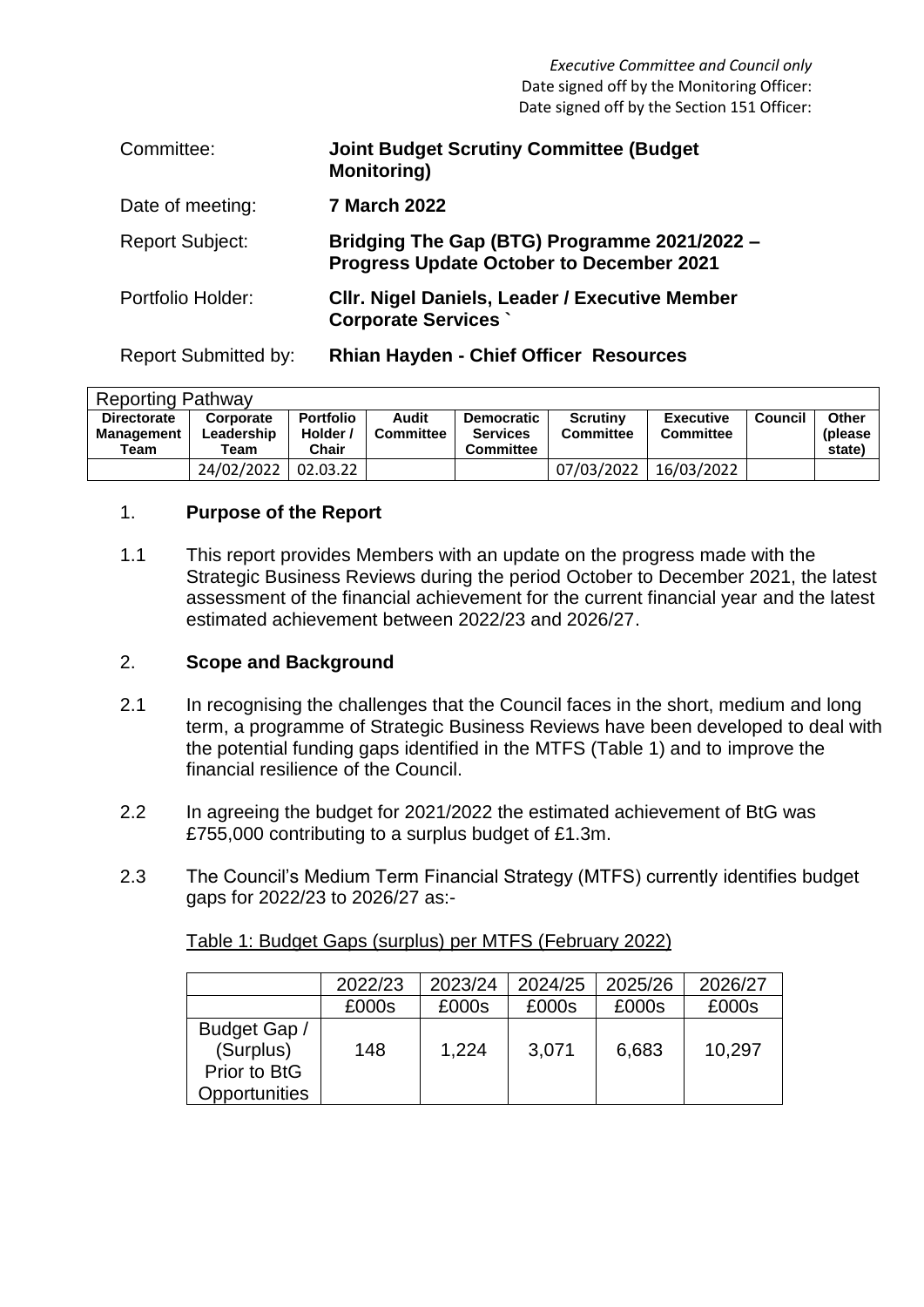2.4 The latest assessment of the potential achievement of the BtG programme (as per the MTFS) is estimated to be £6.7m between 2022/2023 and 2026/2027. Table 2 provides the annual assessment of achievement.

|                                         | 2022/23 | 2023/24 | 2024/25 | 2025/26 | 2026/27 | <b>Total</b> |
|-----------------------------------------|---------|---------|---------|---------|---------|--------------|
|                                         | £'000   | £'000   | £'000   | £'000   | £'000   | £'000        |
| <b>Estimated</b><br><b>Achievement:</b> | 2,588   | 1,180   | 1,262   | 846     | 846     | 6,722        |

## Table 2: Latest Estimated Achievement of BtG

2.5 For 2022/2023 onwards the forecast budget gaps / (Surplus) based upon the estimated achievement above are:-

|  |  |  | Table 3: Budget Gaps / (Surplus) following application of BtG Opportunities |
|--|--|--|-----------------------------------------------------------------------------|
|  |  |  |                                                                             |

|                                             | 2022/2023 | 2023/2024 | 2024/2025 | 2025/2026 | 2026/27 |
|---------------------------------------------|-----------|-----------|-----------|-----------|---------|
|                                             | £000s     | £000s     | £000s     | £000s     | £000s   |
| Remaining<br><b>Budget Gap</b><br>(Surplus) | (2, 440)  | (2, 544)  | (1,959)   | 807       | 3,575   |

- 2.5 The Council's Corporate Leadership Team, supported by officers from all services are continuing to identify / develop additional BtG proposals to close the future years' budget gaps.
- 2.6 The budget gaps identified within the report are based upon the Medium Term Financial Strategy assumptions included within the 2022/2023 Budget Report. These assumptions include:
	- An increase in funding from Welsh Government of 3% for 2022/2023, 2% for 2023/2024 and cash flat thereafter
	- Pay awards & price inflation of 2% per annum
	- Annual cost pressures £2m per annum (from 2023/24).
- 2.7 Variations to/from these assumptions will impact the budget gaps.

## 3. **Options for Recommendation**

## 3.1 **Option 1 – (Recommended Option)**

Members of Joint Budget Scrutiny (Budget Monitoring) Committee consider the report and provide appropriate challenge to the Bridging the Gap programme.

## 3.2 **Option 2**

Members of Joint Budget Scrutiny (Budget Monitoring) Committee Scrutiny Committee do not accept the report.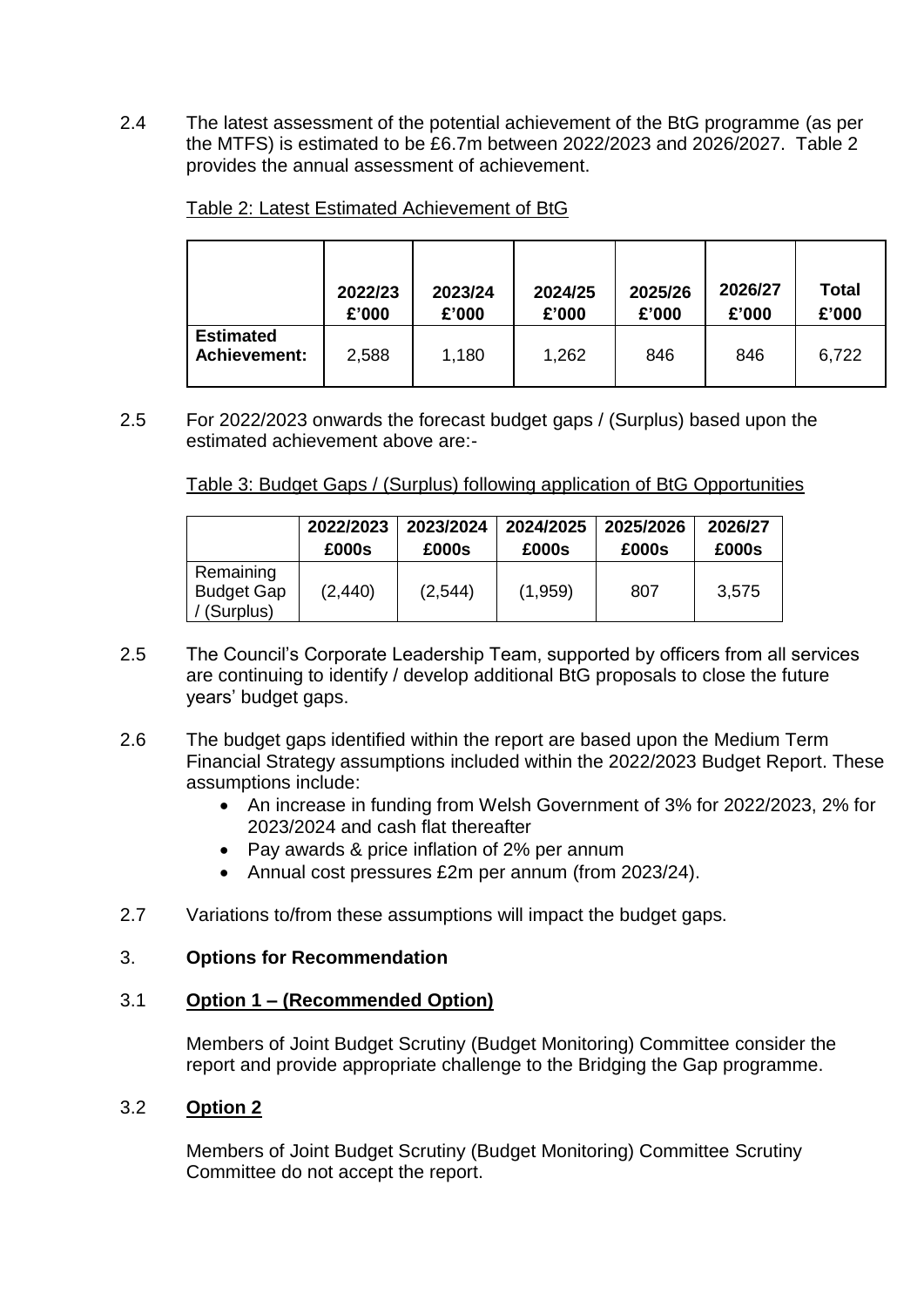### 4. **Evidence of how does this topic supports the achievement of the Corporate Plan / Statutory Responsibilities / Blaenau Gwent Well-being Plan**

- 4.1 The Bridging the Gap programme supports the achievement of the Outcome Statement of an ambitious and innovative council delivering the quality services we know matter to our communities, supporting:
	- The financial resilience of the Council
	- Developing a more commercial organisation to generate income and deliver cost reductions to make local services sustainable and raise money to reinvest in our priorities

## 5. **Implications Against Each Option**

### 5.1 **Impact on Budget (short and long term impact)**

### 5.1.2 **Financial Year 2021/2022 – Forecast Out-turn**

5.1.3 Table 4 identifies the Strategic Business Reviews, the estimated achievement and the forecast actual achievement to be delivered in 2021/2022.

| <b>Strategic Business Review</b> | <b>Estimated</b><br><b>Achievement</b><br>2021/2022<br>£'000 | <b>Forecast</b><br><b>Achievement</b><br>2021/2022<br>£'000 | (Adverse) /<br><b>Favourable</b><br>Variance<br>£'000 |
|----------------------------------|--------------------------------------------------------------|-------------------------------------------------------------|-------------------------------------------------------|
| <b>Industrial Units</b>          | 0                                                            | 108                                                         | 108                                                   |
| <b>Commercial Waste</b>          | 0                                                            | 0                                                           | 0                                                     |
| Income Recovery                  | 0                                                            |                                                             | ი                                                     |
| Fees & Charges                   | ი                                                            |                                                             | 0                                                     |
| <b>Commercial Activity</b>       | 0                                                            |                                                             | 0                                                     |
| <b>Third Party Spend</b>         | 490                                                          | 490                                                         | 0                                                     |
| <b>Assets &amp; Property</b>     | 35                                                           | 180                                                         | 145                                                   |
| Review of MRP                    | 0                                                            | 0                                                           | 0                                                     |
| Future Workplace & Service       | $\Omega$                                                     | ∩                                                           | 0                                                     |
| Delivery                         |                                                              |                                                             |                                                       |
| <b>Growth Strategy</b>           | 230                                                          | 230                                                         | 0                                                     |
| Low Carbon                       | 0                                                            |                                                             | ი                                                     |
| <b>TOTAL</b>                     | 755                                                          | 1,038                                                       | 253                                                   |

Table 4: Strategic Business Reviews Forecast Out-turn 2021/2022

- 5.1.4 Overall, the forecast achievement is expected to exceed the estimated achievement of £0.75m by £0.25m for the current financial year. This is due to:
	- the successful outcome of the appeals on the rateable values of the Council's property and assets, with the Council receiving a rates rebate, relating to previous years' charges, totalling £160,000. Further appeals are anticipated during the current financial year.
	- Rental income on the Industrial Units portfolio exceeding the income budget by £108,000.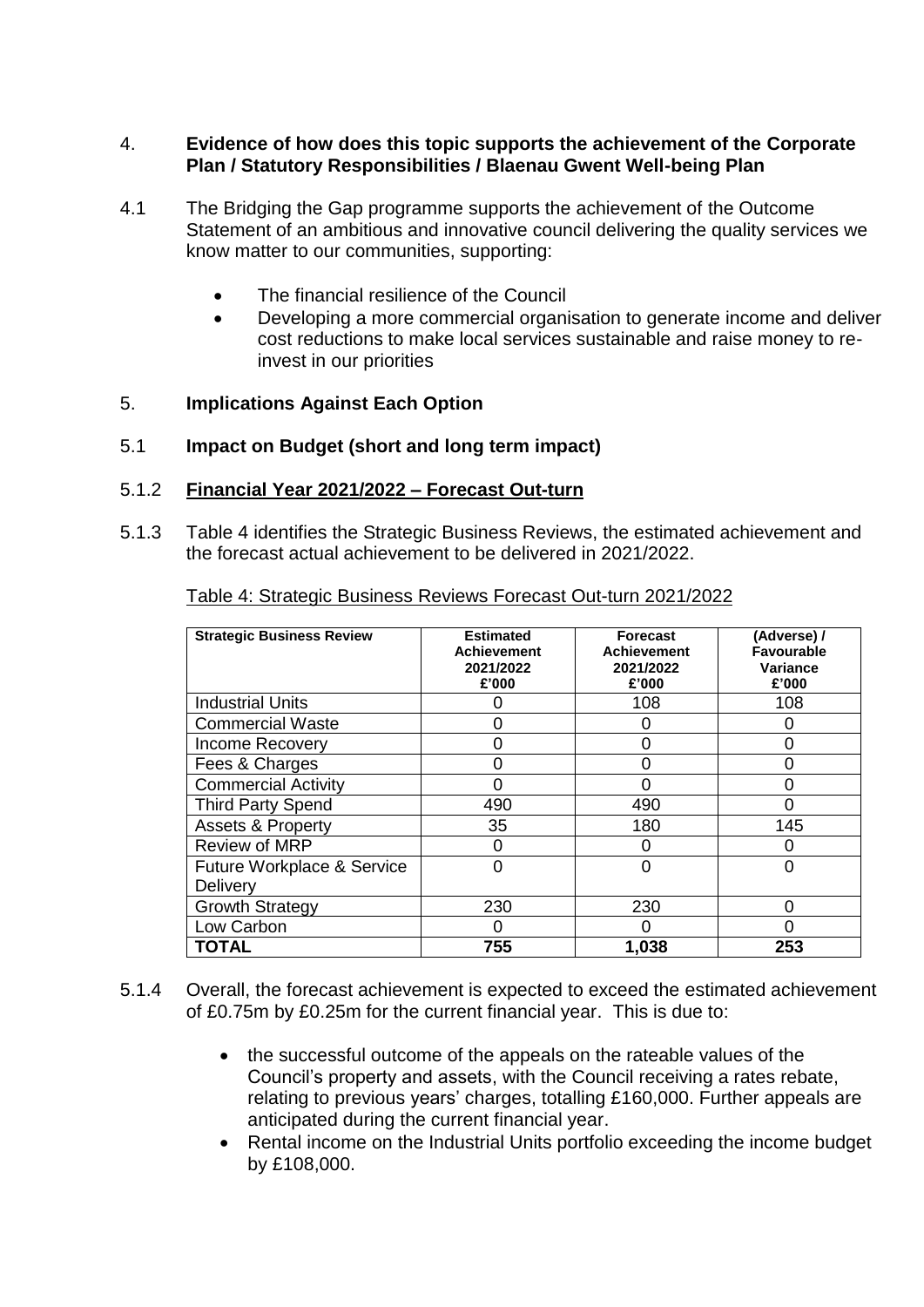- 5.1.5 A number of Strategic Business Reviews have no financial achievement for 2021/2022, due to the impact the Covid-19 pandemic is having on the Council's ability to progress the Reviews including:
	- Fees and Charges due the economic impact of the pandemic on the residents and local businesses
	- Commercial Waste, there was a delay in implementing the new service change due to closure of businesses within the borough as a result of the national lockdown in March 2020.
- 5.1.6 A progress update on the individual business reviews is attached at Appendix 1.

## 5.2 **Risk including Mitigating Actions**

5.2.1 Current assessment of achievement against the Strategic Business reviews do not identify sufficient financial benefits to Bridge the funding Gap identified in the Medium Term Financial Strategy in the medium to long term. Additional / alternative proposals will therefore be required to ensure that the Council can set a balanced budget.

### 5.3 **Legal**

5.3.1 The Council must set a balanced budget on an annual basis and the Bridging the Gap programme will support this requirement.

### 5.4 **Human Resources**

5.4.1 The Strategic Business Review, Future Place and Service Delivery, will have an impact on staff as it will result in a variation to Terms and Conditions.

### 6. **Supporting Evidence**

#### 6.1 **Performance Information and Data**

6.1.1 The scope and outcome, including key activities for each of the Strategic Business Reviews is attached at Appendix 1.

### 6.2 **Expected outcome for the public**

6.2.1 The Bridging the Gap Programme supports the Council in the development of its annual budgets which in turn will allow the Council to deliver services to the public.

### 6.3 **Involvement (consultation, engagement, participation)**

- 6.3.1 Officers & Members of the Council are involved in the development of the Bridging the Gap Strategic Business Reviews.
- 6.3.2 The proposals have/will be considered by the appropriate Scrutiny Committee.